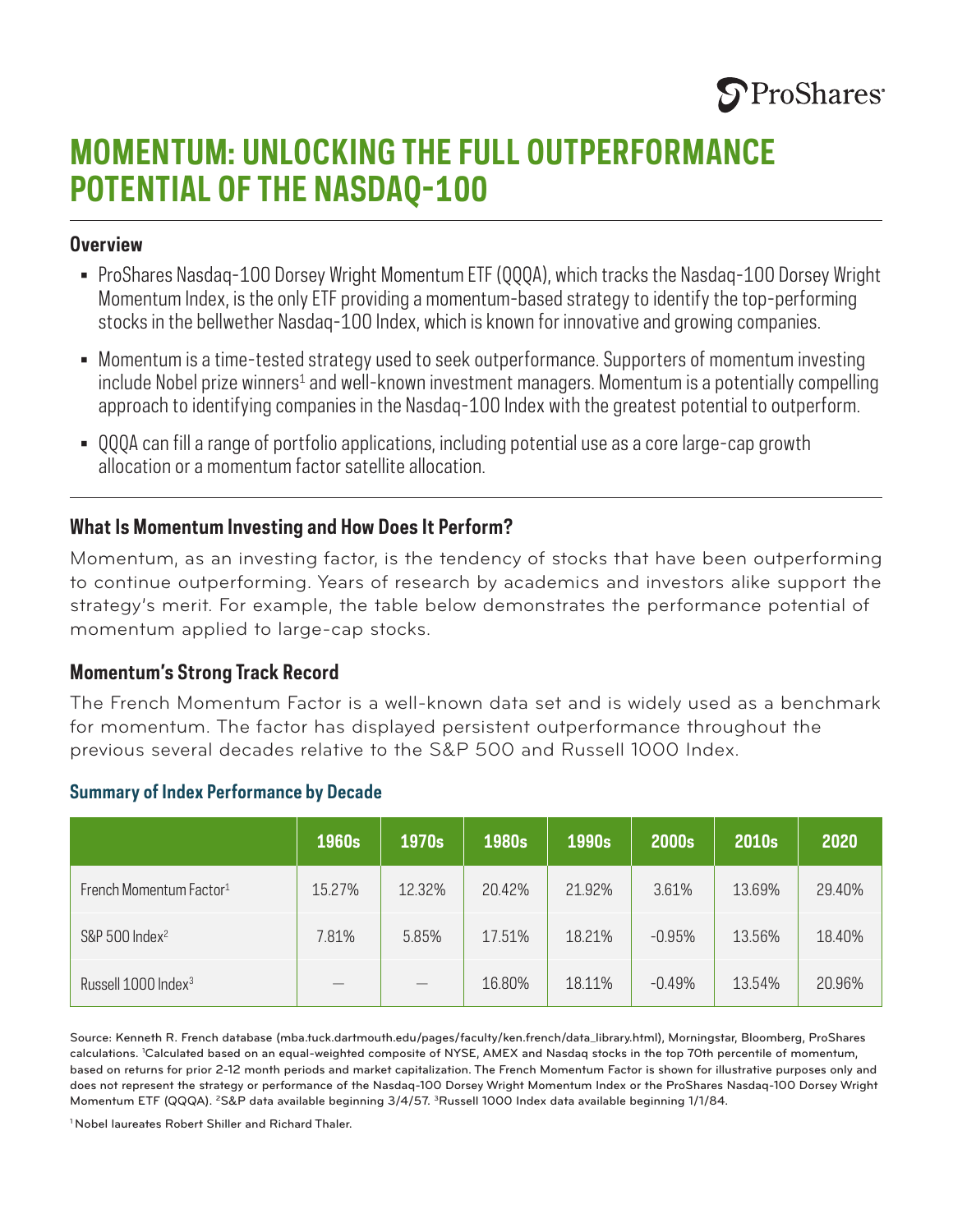# **Dorsey Wright's Relative Strength Approach: How It Works**

Dorsey Wright's proprietary approach to momentum investing, called "Relative Strength," is an objective methodology based on historical point and figure technical analysis. Point and figure analysis combines the ratio of the closing price of two securities with technical charting to generate buy or sell signals.

Relative Strength expands on that methodology by using those price relationships and signals to identify stocks with the greatest momentum. The Relative Strength approach:

- Compares the relative performance of any group of stocks against one another.
- Determines buy or sell signals based on that relative performance
- Adds up those buy and sell signals to determine which stocks have the greatest potential momentum and likelihood to continue outperforming.
- Charts the individual Relative Strength results as a simple matrix, making the approach easily scalable to any size group of stocks. For example, an analysis of 50 stocks would result in a straightforward 50 x 50 matrix displaying the Relative Strength rankings for each stock in the group.

## **What Is Special About the Nasdaq-100 Index?**

The Nasdaq-100 Index tracks the performance of the 100 largest companies that trade on the Nasdaq Stock Exchange (excluding financials). Since its inception over 30 years ago, the Nasdaq-100 Index has become the world's preeminent large-cap growth index. Today, the index is home to some of the best-known names in technology, including Apple, Microsoft, Alphabet, Intel, NVIDIA, and Facebook. It has also historically outperformed the S&P 500, returning cumulatively 694% compared to 385% between 1999 and 2021 (see chart below). Importantly, the index also includes category-defining companies from other key industries—companies like Amgen, Starbucks and Tesla to name a few.



### **The Nasdaq-100 Has Outperformed the S&P 500 by More Than 300% Over the Past 20 Years**

Source: Nasdaq, Bloomberg, 3/4/99–3/31/21. Nasdaq-100 TR data available beginning 3/4/99. Index returns are for illustrative purposes only and do not represent fund performance. Indexes are unmanaged, and one cannot invest directly in an index. Index performance returns do not reflect any management fees, transaction costs or expenses. Past performance does not guarantee future results.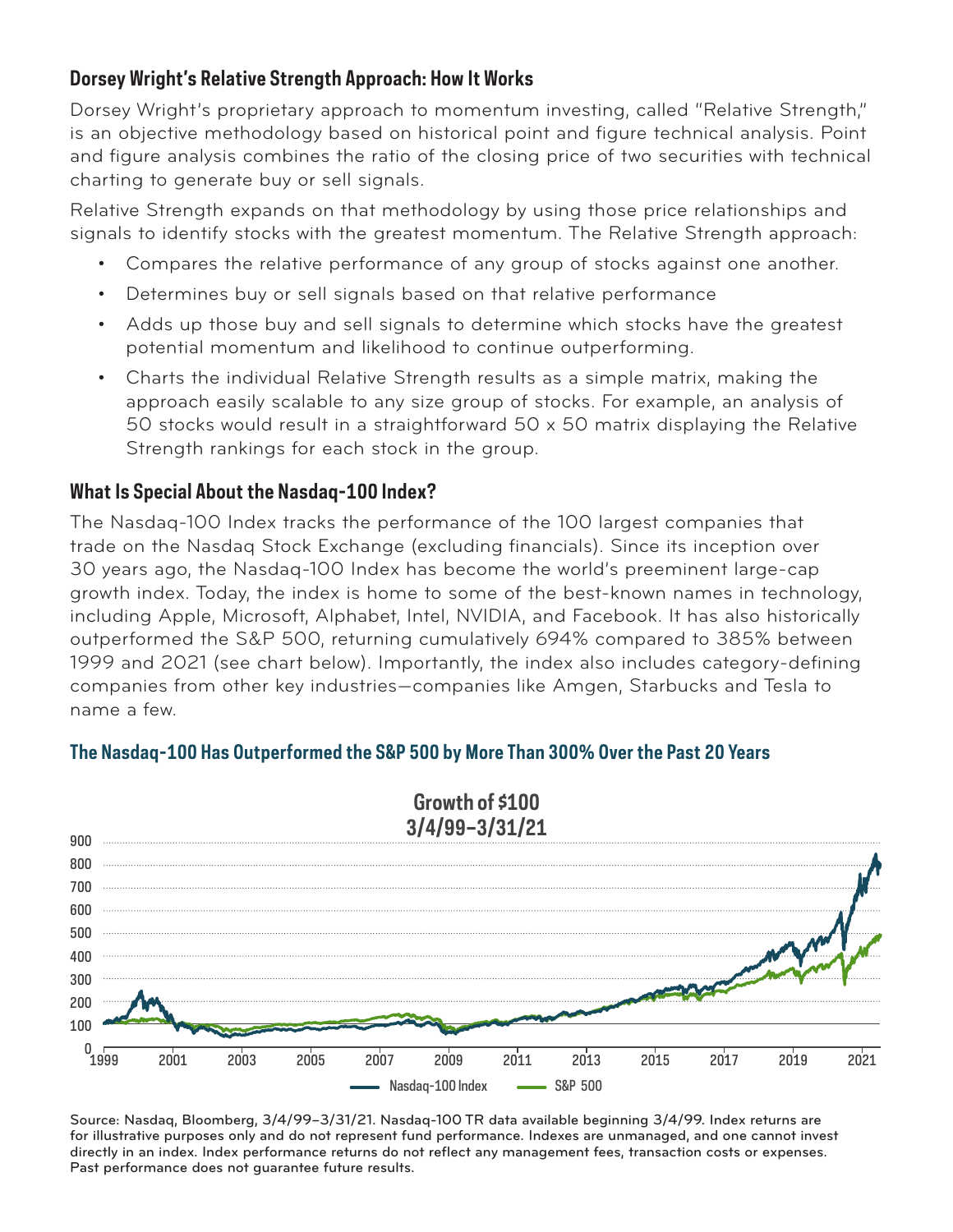## **How Momentum Unlocks the Outperformance Potential of the Nasdaq-100 Index**

Dorsey Wright used several steps to calculate momentum rankings and create a matrix to compare all the stocks in the Nasdaq-100 Index.

- 1. They used historical performance data going as far back as 12/31/99 to generate rankings.
- 2. Dorsey Wright then divided the matrix rankings into quintiles (20 securities in each) and equally weighted each stock.
- 3. Each quintile was then reconstituted and rebalanced at the end of every month.

What Dorsey Wright discovered from this analysis was that the top quintile (the top 20 ranked stocks with the most momentum) outperformed the Nasdaq-100 Total Return Index by a large margin—13.18% per year versus 6.91% per year—over the test period (12/31/99–3/31/21). Such significant outperformance clearly indicates the potential of applying a momentum strategy to the already strong historical outperformance of the Nasdaq-100 Index.

Interestingly, the bottom 20 stocks in their matrix (ranks 81–100) performed the worst, returning only about half as much as the Nasdaq-100 Total Return Index during the test period, further supporting the effectiveness of momentum.



# **The Highest Momentum Stocks Have Outperformed**

Source: Nasdaq Dorsey Wright, 12/31/99-3/31/21. This chart is for illustrative purposes only and does not represent fund performance. Indexes are unmanaged, and one cannot invest directly in an index. Index performance returns do not reflect any management fees, transaction costs or expenses. Past performance does not guarantee future results.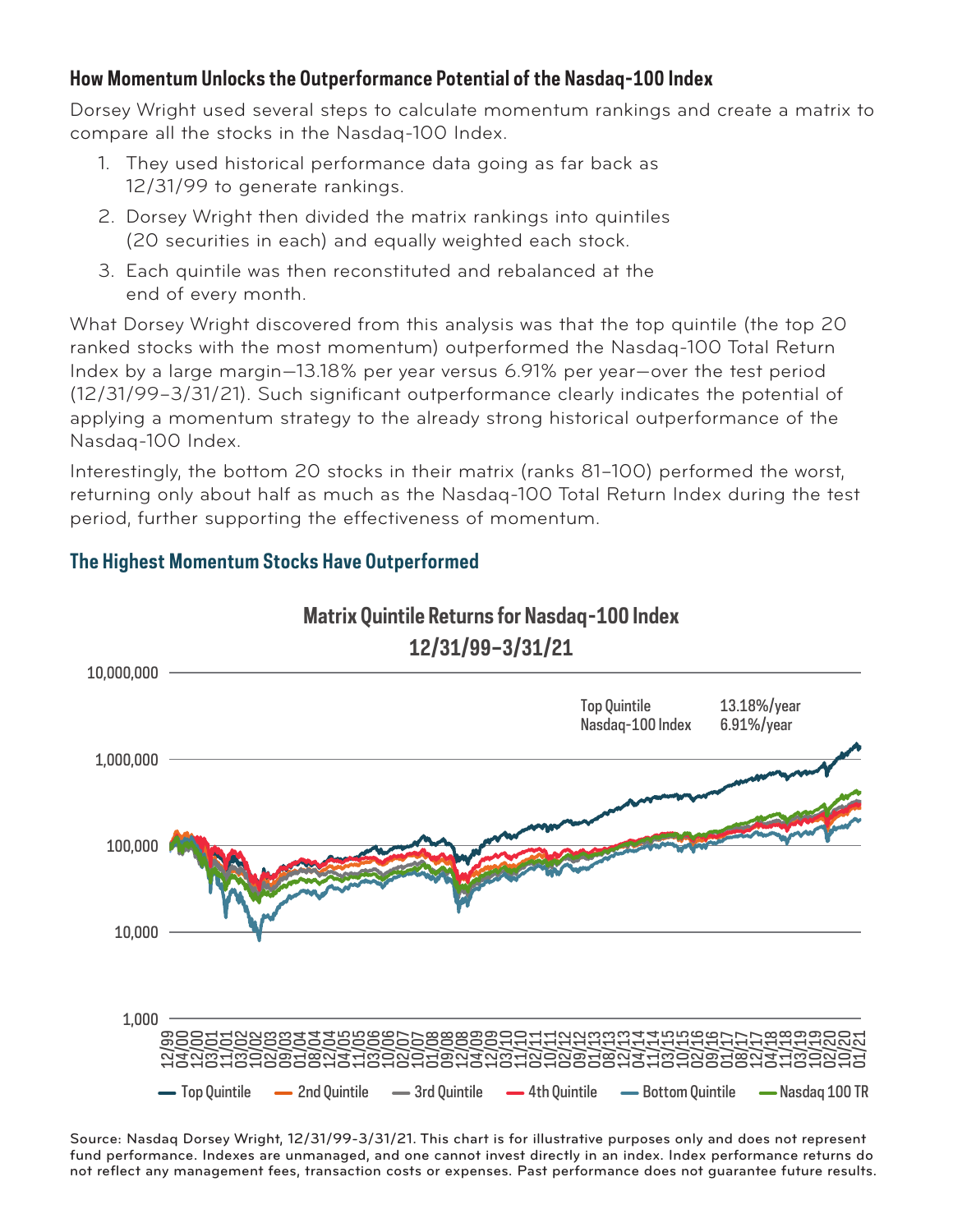# **About the Nasdaq-100 Dorsey Wright Momentum Index**

Dorsey Wright created the Nasdaq-100 Dorsey Wright Momentum Index to help investors take advantage of their findings about the potential of momentum.

- The Nasdaq-100 Dorsey Wright Momentum Index selects and equally weights the top 21 stocks ranked by Relative Strength every quarter.
- Once chosen, stocks will remain in the index until they fall to a certain sell threshold, in which case they will be replaced at the next quarterly reconstitution.
- This approach allows outperforming stocks to continue to "run" while reducing portfolio turnover. It also helps the index keep pace with changing momentum trends in the Nasdaq-100 Index.

# **Equal Weighting: Less Concentration Risk**



Source: Bloomberg, as of 3/31/21.

# **The Power of the ProShares Nasdaq-100 Dorsey Wright Momentum ETF**

In May 2021, ProShares and Nasdaq Dorsey Wright partnered to launch the ProShares Nasdaq-100 Dorsey Wright Momentum ETF (QQQA).

- QQQA is the only ETF based on the Nasdaq-100 Dorsey Wright Momentum Index.
- It is also the first ETF focusing on select Nasdaq-100 Index stocks identified as having the greatest potential to outperform.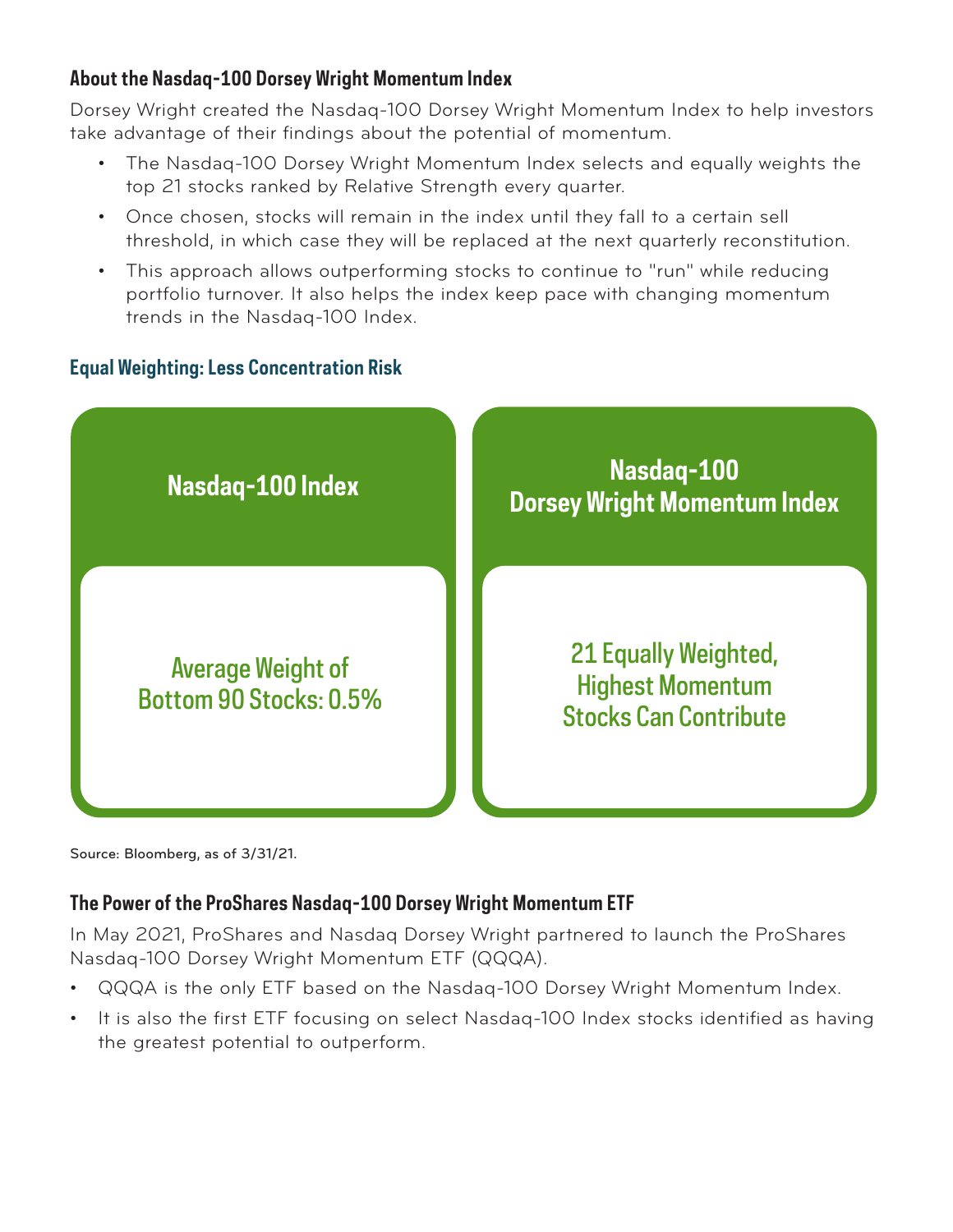## **How to Use QQQA in a Portfolio**



Hypothetical portfolio allocations are for illustrative purposes only. 75% calculated as either S&P Dow Jones or Morningstar Growth.

QQQA can fill a variety of needs, but there are two general portfolio allocations that it seems to fit into most naturally.

• **QQQA can be used as a style-consistent large-cap growth allocation.** Many momentum strategies regularly change their compositions, sometimes dramatically. Some momentum investors might consider this a desirable feature. However, frequent style and sector changes can make it difficult to maintain consistency in portfolio construction.

 QQQA's strategy offers the potential for a more style-consistent approach. It invests in the Nasdaq-100 Index's 21 top-ranked stocks for momentum, so QQQA's strategy provides ample room for the momentum factor to "speak." However, over 75% of Nasdaq-100 stocks are classified as growth. As a result, QQQA's portfolio should reliably maintain a large-cap growth style that can be used to fill the growth sleeve in an investor's core equity allocations.

**QQQA can fill a satellite allocation.** QQQA could also be deployed as a factor-based satellite allocation in a well-diversified portfolio.